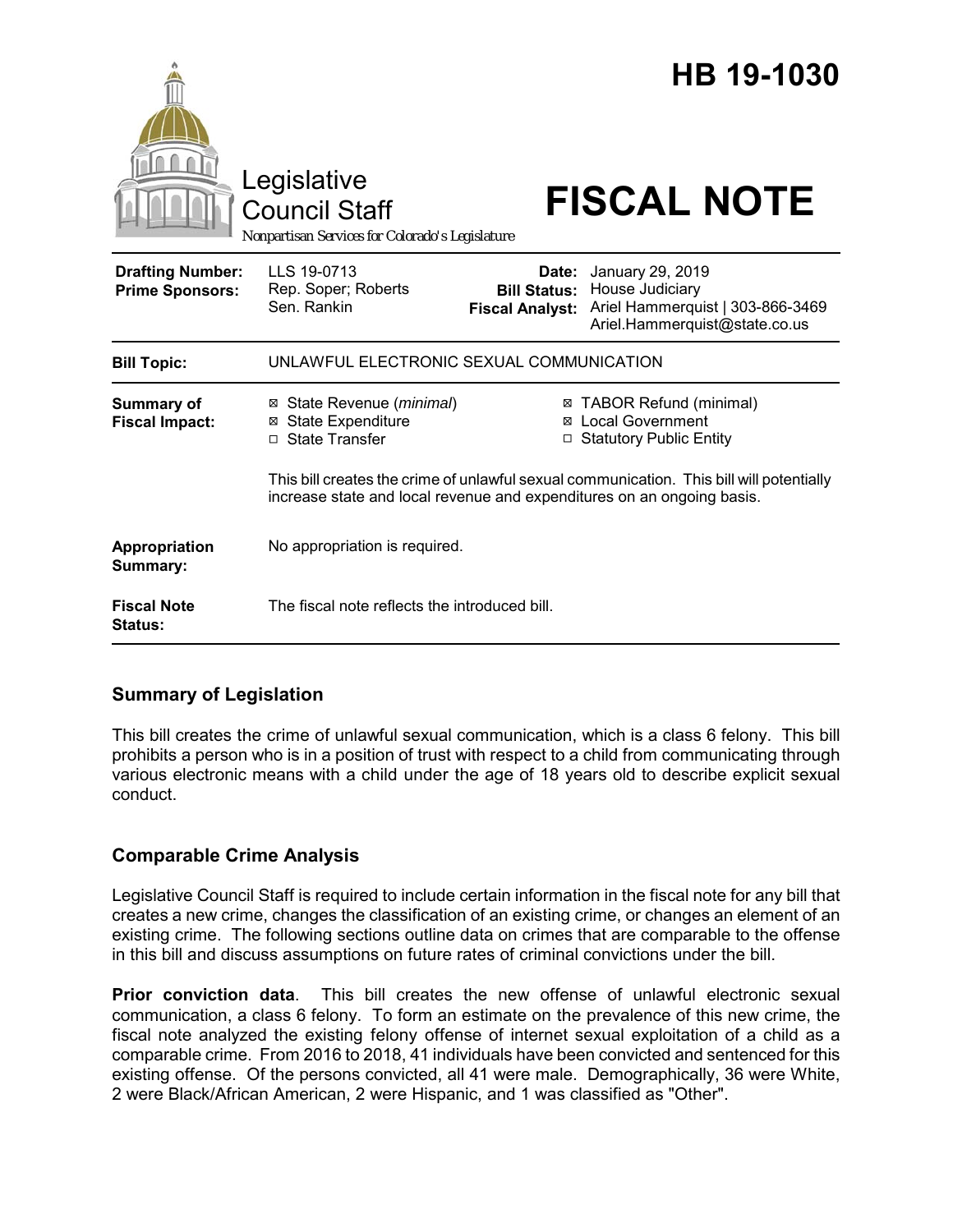January 29, 2019

**Assumptions.** This analysis assumes that there will be less than five criminal case filings per year for the offense created under the bill and that one offender per year has the potential to be convicted and sentenced to Department of Corrections. The average DOC length of stay for a class 6 felony sex offense is 10.85 months with an average parole length of stay of 9.23 months once he or she is released from prison. However, because the offense created by this bill is a class 6 felony, the use of an alternative sentence such as probation or community corrections is as likely as a sentence to DOC. Additionally, the new offense of unlawful electronic sexual communication may be charged in addition to an existing crime, such as internet sexual exploitation of a child. For this reason, the new offense may result in additional time served on top of the existing offense, time being served for only the more serious offense, or an extended amount of time served on probation. Sentencing decisions are at the discretion of the court. Therefore, the exact DOC and parole impacts are unknown, but assumed to be minimal.

Visit leg.colorado.gov/fiscalnotes for more information about criminal justice costs in fiscal notes.

## **State Revenue**

Beginning in FY 2019-20, this bill increases criminal fines and court fees by minimal amounts as described below.

**Criminal fines and court fees.** Since the bill creates a class 6 felony for unlawful electronic sexual communications, the bill will increase state revenue from criminal fines and court fees by a minimal amount beginning in FY 2019-2020, credited to the Fines Collection Cash Fund, various other cash funds in the Judicial Department, and the General Fund. The fine penalty for a class 6 felony is \$1,000 to \$100,000. Additionally, court fees may be imposed on a case-by-case basis for a variety of court-related costs, such as probation supervision, drug surcharges, or late fees. Because the courts have the discretion of incarceration, imposing a fine, or both, a precise state revenue impact cannot be determined. Criminal fine and court fee revenue is subject to TABOR.

#### **State Expenditures**

This bill increases workload and costs in the Judicial Department and agencies that provide representation to indigent persons beginning in FY 2019-20. Beginning at some point in the future, the bill may also increase state General Fund expenditures in the Department of Corrections (DOC). These impacts are discussed below .

**Judicial Department.** This bill will increase costs and workload for the trial courts in the Judicial Department to process additional criminal case filings and to the Division of Probation. Costs and workload may also increase in the agencies that provide representation to indigent persons, including the Office of the State Public Defender and the Office of Alternate Defense Council. To the extent that individuals are sentenced to probation, workload will also increase. Overall, it is assumed that this increase in workload can be accomplished within existing appropriations. Should a change in funding be required for any agency or division with the Judicial Department, the fiscal note assumes it will be addressed through the annual budget process.